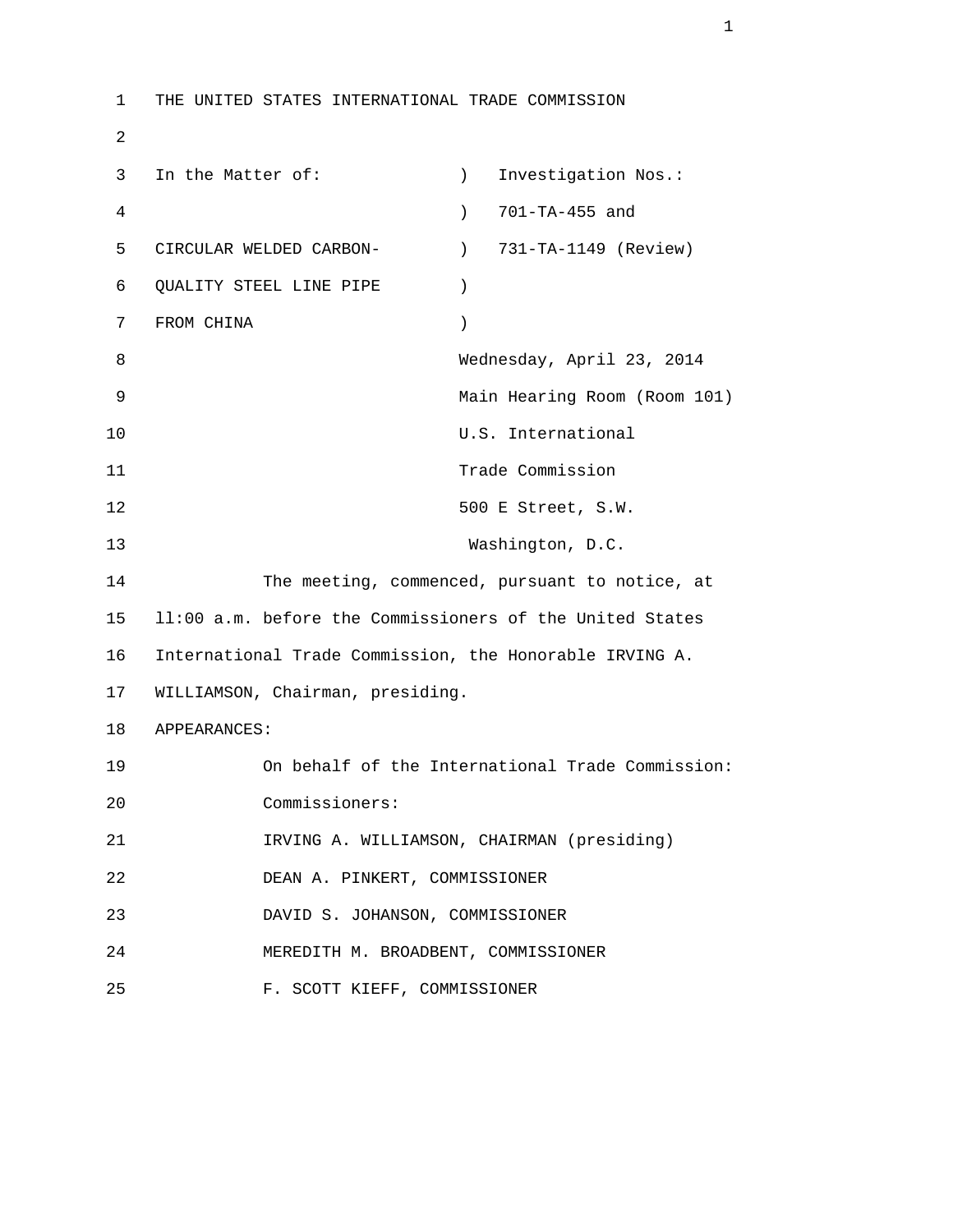```
 1 APPEARANCES (Continued) 
2 
3 Staff: 
4 BILL BISHOP, SUPERVISORY HEARINGS AND 
5 INFORMATION OFFICER 
6 SHARON BELLAMY, PROGRAM SUPPORT 
7 SPECIALIST 
8 
9 KAREN TAYLOR, INTERNATIONAL TRADE ANALYST 
10 RHONDA HUGHES, ATTORNEY-ADVISOR 
11 DOUGLAS CORKRAN, SUPERVISORY INVESTIGATOR 
12 
13 
14 
15 
16 
17 
18 
19 
20 
21 
22 
23 
24 
25
```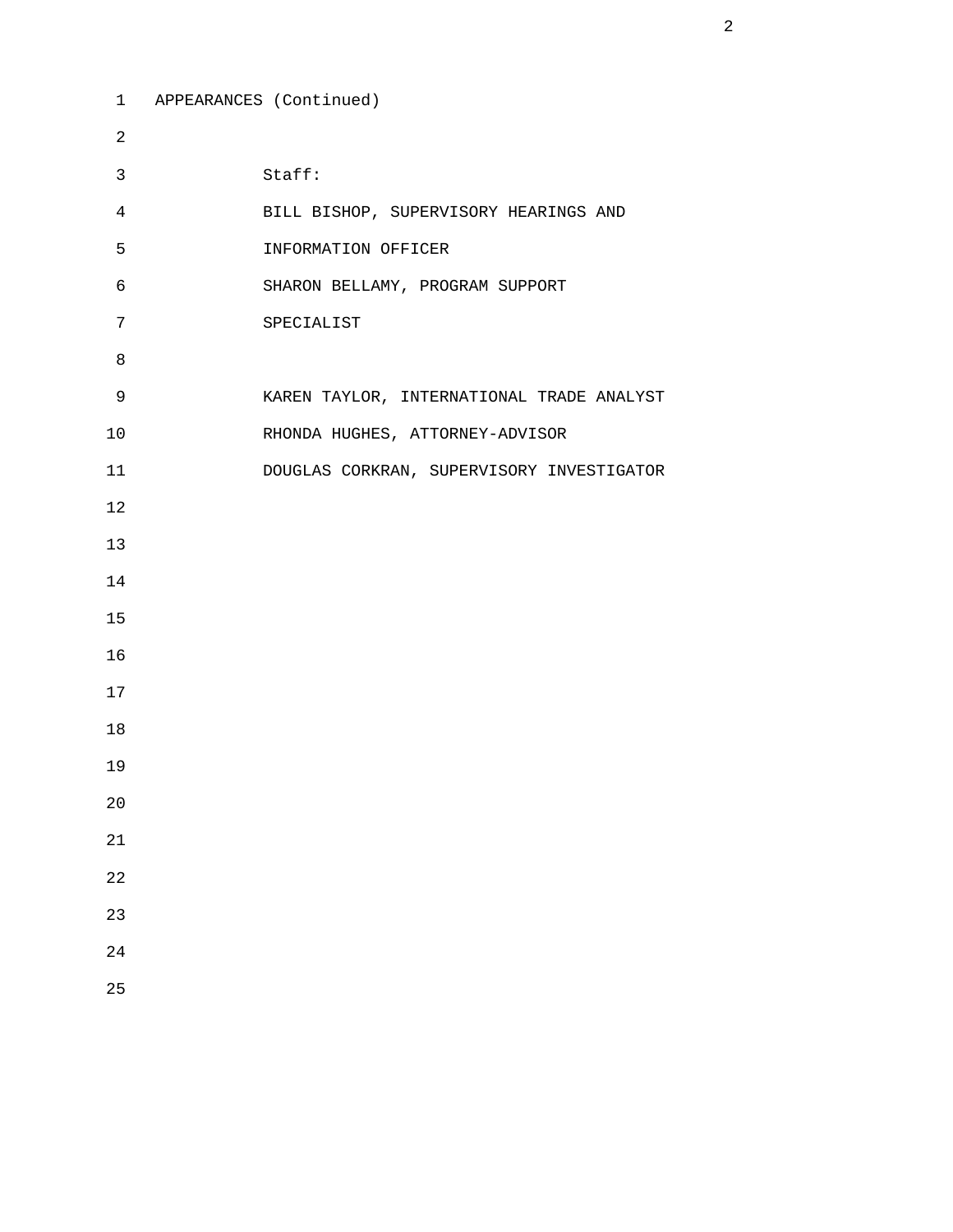| $\mathbf{1}$   | PROCEEDINGS                                                  |
|----------------|--------------------------------------------------------------|
| $\overline{a}$ | (11:00 A.M.)                                                 |
| $\mathfrak{Z}$ | Good morning. This meeting<br>CHAIRMAN WILLIAMSON:           |
| $\overline{4}$ | of the U.S. International Trade Commission will now come to  |
| 5              | order.                                                       |
| 6              | I understand that there are no agendas for future            |
| 7              | meetings, minutes, ratification lists or outstanding action  |
| 8              | jackets to consider.                                         |
| 9              | Next we turn to the vote in Investigation Nos.               |
| 10             | 701-TA-455 and 731-TA-1149 (Review) Circular Welded          |
| 11             | Carbon-Quality Steel Line Pipe from China.                   |
| 12             | Welcome to Mr. Corkran and the staff who                     |
| 13             | participated in these investigations.                        |
| 14             | Are there any questions for the staff?                       |
| 15             | (No response.)                                               |
| 16             | CHAIRMAN WILLIAMSON: Are there any additions or              |
| 17             | corrections to the staff report?                             |
| 18             | MR. CORKRAN: Douglas Corkran, Office of                      |
| 19             | Investigations. Thank you Mr. Chairman there are no          |
| 20             | revisions to the staff report. I would like to express my    |
| 21             | appreciation to Mr. William English who, although he was not |
| 22             | able to be here today was acting investigator on this case.  |
| 23             | It was his first case for the Commission as an intern and    |
| 24             | staff has no revisions. Thank you.                           |
| 25             | CHAIRMAN WILLIAMSON: Thank you. Is there any                 |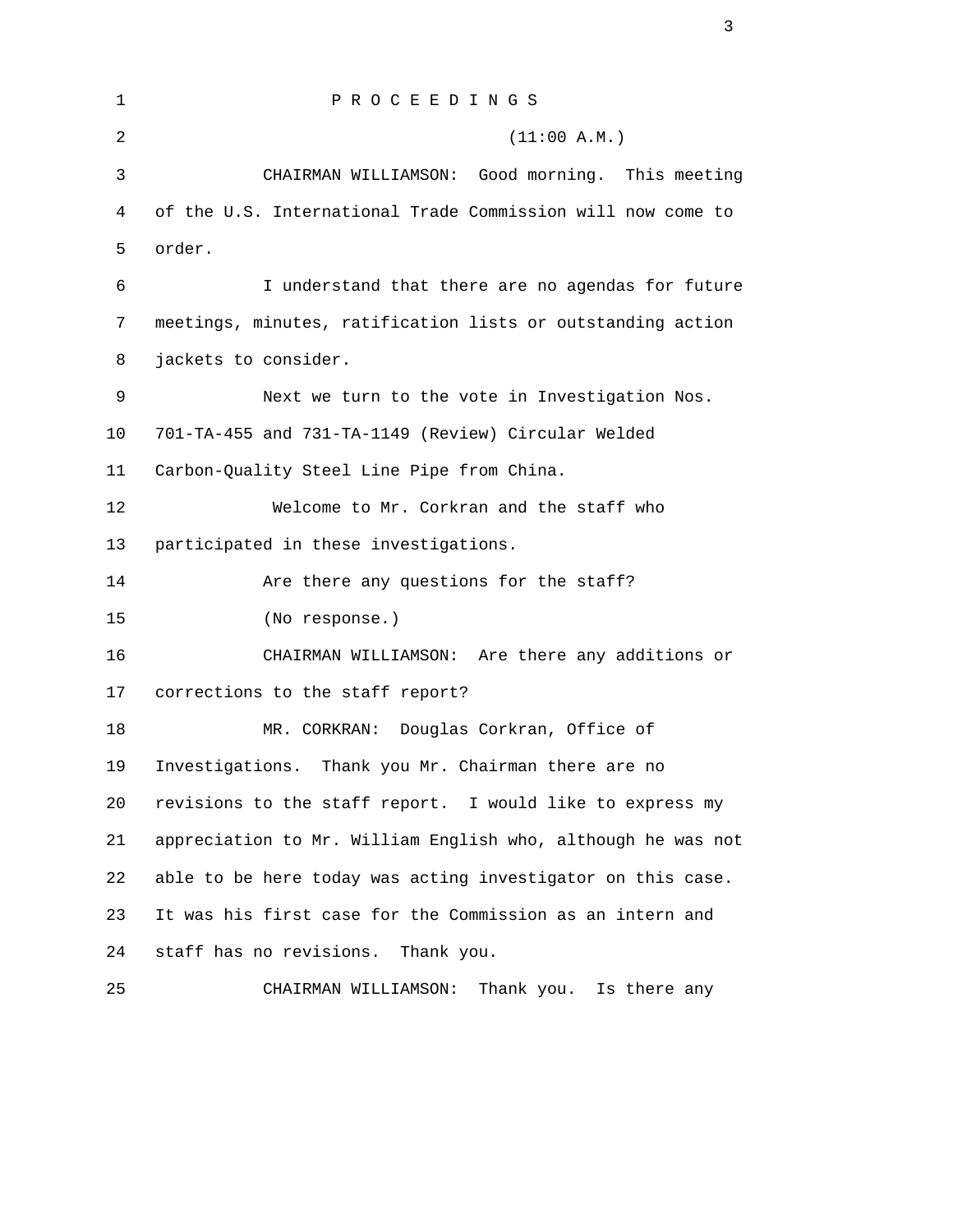1 objection to approval of the staff report? 2 (No response.) 3 CHAIRMAN WILLIAMSON: Hearing none, it is 4 approved. 5 Mr. Secretary will you please call the roll? 6 MR. BISHOP: Commission Broadbent? 7 COMMISSIONER BROADBENT: I vote in the 8 affirmative. 9 MR. BISHOP: Commissioner Williamson? 10 COMMISSIONER WILLIAMSON: I vote in the 11 affirmative. 12 MR. BISHOP: Commissioner Kieff? 13 COMMISSIONER KIEFF: I vote in the affirmative. 14 MR. BISHOP: Commissioner Pinkert? 15 COMMISSIONER PINKERT: I vote in the affirmative. 16 MR. BISHOP: Commissioner Johanson? 17 COMMISSIONER JOHANSON: I vote in the 18 affirmative. 19 MR. BISHOP: Mr. Chairman, the Commission has 20 reached affirmative determinations. 21 CHAIRMAN WILLIAMSON: Thank you Mr. Secretary. 22 Further information regarding these determinations will be 23 in the press release. Views of the Commission currently 24 are scheduled to be completed and filed on May 2, 2014. 25 Thank you to all of the staff who participated in